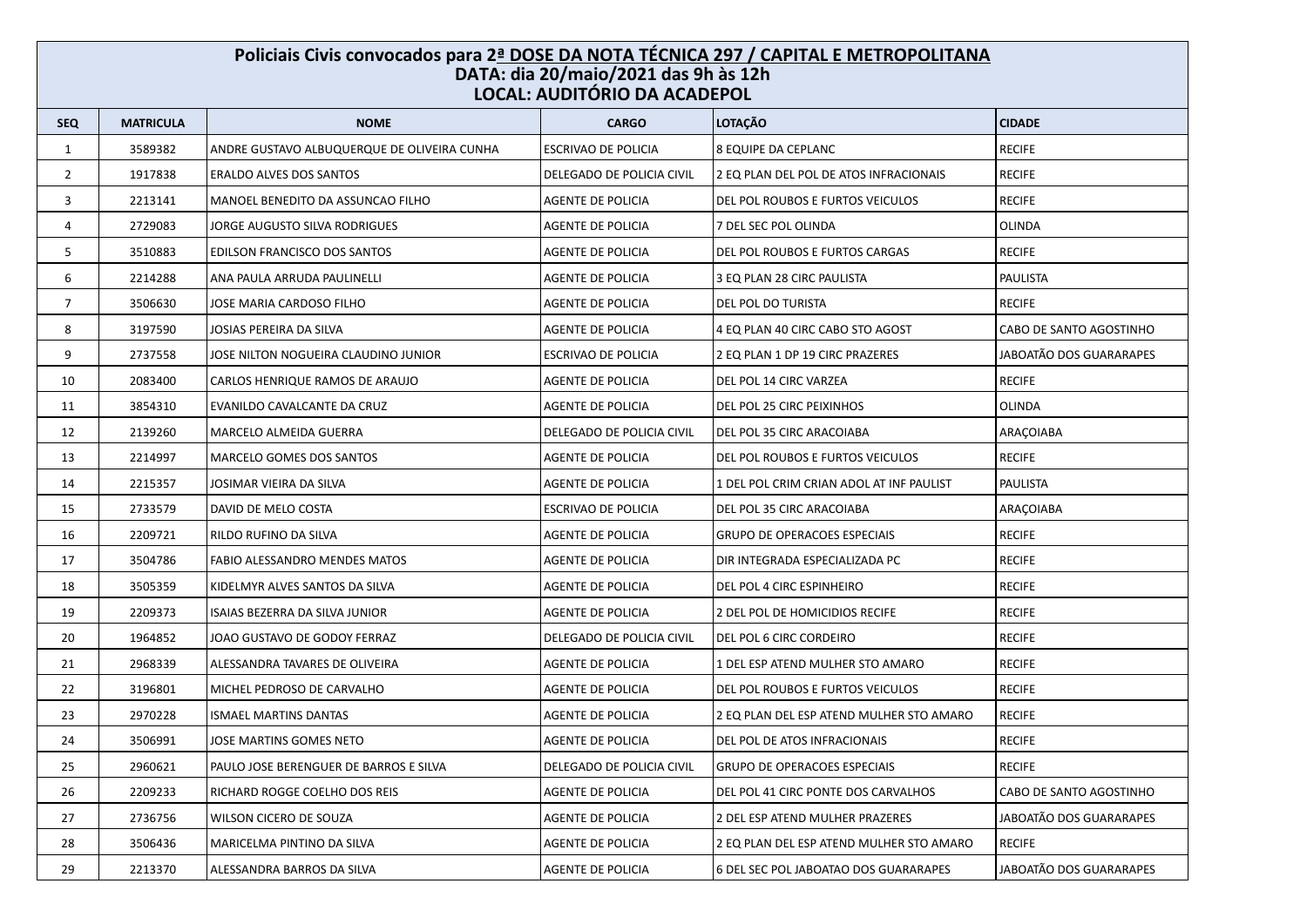| 30 | 3198782 | DULCINEIA BARBOSA DA SILVA                 | AGENTE DE POLICIA        | DEL POL 21 CIRC MORENO                  | <b>MORENO</b>           |
|----|---------|--------------------------------------------|--------------------------|-----------------------------------------|-------------------------|
| 31 | 2737671 | FLAVIA FRANCA DE CARVALHO                  | AGENTE DE POLICIA        | DEL POL CRIM C CRIANCA E ADOL           | <b>RECIFE</b>           |
| 32 | 2217090 | CARLA ALBANEZ BASTOS DE LUCENA             | AGENTE DE POLICIA        | DIR INTEGRADA ESPECIALIZADA PC          | <b>RECIFE</b>           |
| 33 | 3506444 | DANIEL LINS DE LIMA                        | AGENTE DE POLICIA        | 1 DEL SEC POL SANTO AMARO               | <b>RECIFE</b>           |
| 34 | 2213052 | WALDIR ARAUJO REGO JUNIOR                  | AGENTE DE POLICIA        | DEL POL 16 CIRC AGUA FRIA               | <b>RECIFE</b>           |
| 35 | 2210312 | MILENA CABRAL SARAIVA                      | AGENTE DE POLICIA        | 1 EQUIPE DA COORDPLAN                   | <b>RECIFE</b>           |
| 36 | 2213257 | ANDRE LUCENA DE MORAES                     | AGENTE DE POLICIA        | DEL POL DE REPRES A INTOL ESPORTIVA     | <b>RECIFE</b>           |
| 37 | 3507262 | ADILSON FERREIRA DA SILVA                  | AGENTE DE POLICIA        | 6 DEL SEC POL JABOATAO DOS GUARARAPES   | JABOATÃO DOS GUARARAPES |
| 38 | 2083272 | ANDRE MARONE DE AZEVEDO MELLO              | AGENTE DE POLICIA        | <b>GRUPO DE OPERACOES ESPECIAIS</b>     | <b>RECIFE</b>           |
| 39 | 2208946 | JOSE CARLOS FERREIRA DE AMORIM             | AGENTE DE POLICIA        | 9 DEL SEC POL SAO LOUR MATA             | CAMARAGIBE              |
| 40 | 3197255 | CRISTIANE FATIMA LOPES DE OLIVEIRA         | AGENTE DE POLICIA        | DEL POL 26 CIRC RIO DOCE                | OLINDA                  |
| 41 | 2214229 | HELIO CRISTIANO PERRINI TEIXEIRA           | AGENTE DE POLICIA        | DEL POL INTERESTADUAL E CAPTURAS        | <b>RECIFE</b>           |
| 42 | 3196275 | KLEBER ALVES DE SOUZA FERREIRA             | AGENTE DE POLICIA        | 1 DEL ESP ATEND MULHER STO AMARO        | <b>RECIFE</b>           |
| 43 | 2212552 | NILSON FRANCISCO DA SILVA                  | AGENTE DE POLICIA        | DEL POL 6 CIRC CORDEIRO                 | <b>RECIFE</b>           |
| 44 | 2213354 | VLADIMIR BARBOSA GOUVEIA                   | AGENTE DE POLICIA        | 7 EQUIPE DA CEPLANC                     | <b>RECIFE</b>           |
| 45 | 3198715 | VANDILO MARCIO DA SILVA                    | AGENTE DE POLICIA        | 7 DEL SEC POL OLINDA                    | OLINDA                  |
| 46 | 3877078 | FERNANDO GUSTAVO DE ALBUQUERQUE DIAS LOPES | AGENTE DE POLICIA        | DEL POL 18 CIRC MACAXEIRA               | <b>RECIFE</b>           |
| 47 | 2736861 | WALDER VIEIRA FIALHO FILHO                 | AGENTE DE POLICIA        | 1 DEL POL DE REPRES NARCOTRAFICO RECIFE | <b>RECIFE</b>           |
| 48 | 2733374 | JARBAS TENORIO LIMA JUNIOR                 | AGENTE DE POLICIA        | DEL POL 11 CIRC AFOGADOS                | <b>RECIFE</b>           |
| 49 | 3197484 | GILDA BATISTA CAVALCANTI                   | AGENTE DE POLICIA        | DEL POL 12 CIRC JARDIM SAO PAULO        | <b>RECIFE</b>           |
| 50 | 2735024 | RICARDO CORREA DA CUNHA                    | AGENTE DE POLICIA        | DEL POL 43 CIRC PORTO DE GALINHAS       | <b>IPOJUCA</b>          |
| 51 | 2970023 | LUCIANO TADEU CROCCIA DE OLIVEIRA          | AGENTE DE POLICIA        | 3 EQ PLAN 28 CIRC PAULISTA              | PAULISTA                |
| 52 | 2735490 | <b>MARCELO CARLOS DOS SANTOS</b>           | AGENTE DE POLICIA        | DEL POL 7 CIRC BOA VIAGEM               | <b>RECIFE</b>           |
| 53 | 2727374 | ABRAAO GOMES DOS SANTOS                    | AGENTE DE POLICIA        | 1 DELEGACIA DE COMBATE A CORRUPCAO      | <b>RECIFE</b>           |
| 54 | 2217120 | ALEXANDRE MACIEL ALVES                     | AGENTE DE POLICIA        | UNID DE APOIO TECNICO                   | <b>RECIFE</b>           |
| 55 | 2969491 | ROBERVAL TRANQUILINO CABRAL                | AGENTE DE POLICIA        | DEPTO DE POL DA MULHER                  | <b>RECIFE</b>           |
| 56 | 2732629 | SILVIO JOSE NERES                          | ESCRIVAO DE POLICIA      | DEL POL ROUBOS E FURTOS VEICULOS        | <b>RECIFE</b>           |
| 57 | 3505600 | ILDELBERTO ANTONIO DOS SANTOS              | <b>AGENTE DE POLICIA</b> | DEL POL DE ROUBOS E FURTOS              | <b>RECIFE</b>           |
| 58 | 3508943 | CRISTINEITON BOMFIM ANSELMO                | ESCRIVAO DE POLICIA      | DEL POL DO IDOSO                        | <b>RECIFE</b>           |
| 59 | 2729520 | LUIZ ANTONIO PEREIRA DE NOVAES             | ESCRIVAO DE POLICIA      | 4 EQ PLAN DEL POL DE ATOS INFRACIONAIS  | <b>RECIFE</b>           |
| 60 | 2091160 | JORGE JACQUES NUNES DA SILVA               | AGENTE DE POLICIA        | 3 EQ PLAN DEL POL DE ATOS INFRACIONAIS  | <b>RECIFE</b>           |
| 61 | 3505332 | <b>KEIBER TOME GOMES</b>                   | AGENTE DE POLICIA        | DEL POL DE DELITOS DE TRANSITO          | <b>RECIFE</b>           |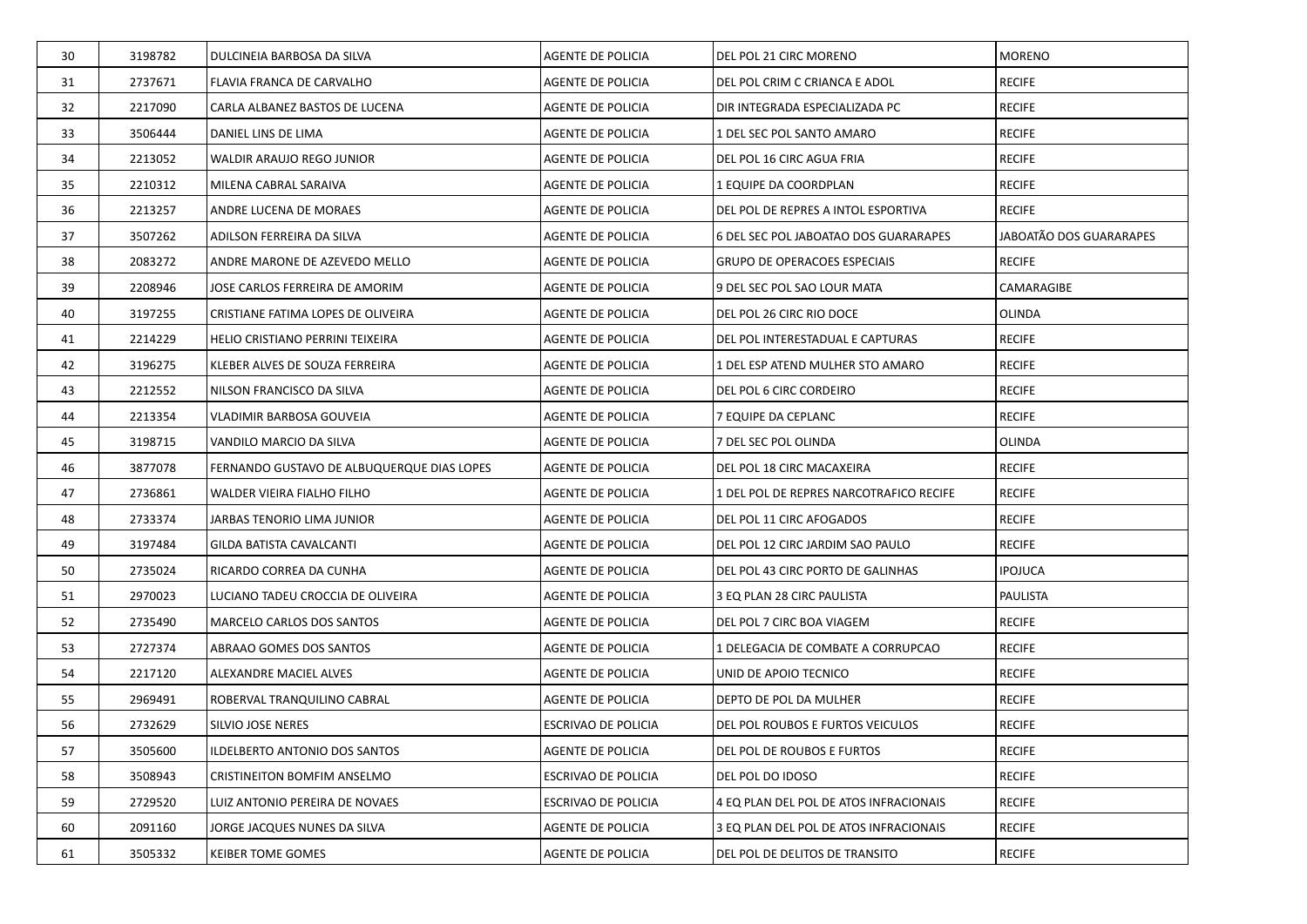| 62 | 2213672 | ANDRE CAVALCANTI ARAUJO                        | <b>AGENTE DE POLICIA</b>  | DEL POL 6 CIRC CORDEIRO                       | <b>RECIFE</b>           |
|----|---------|------------------------------------------------|---------------------------|-----------------------------------------------|-------------------------|
| 63 | 2208334 | XISLANDIA SOARES DA SILVA                      | AGENTE DE POLICIA         | 2 DEL SEC POL ESPINHEIRO                      | <b>RECIFE</b>           |
| 64 | 3506410 | ELAINE BARRETO PEREIRA BORGES                  | AGENTE DE POLICIA         | DEL POL 16 CIRC AGUA FRIA                     | <b>RECIFE</b>           |
| 65 | 2091054 | <b>RICHARDSON SILVA</b>                        | DELEGADO DE POLICIA CIVIL | DEPTO DE REPRES AOS CRIMES PATRIMONIAIS       | <b>RECIFE</b>           |
| 66 | 2090821 | FRANCISCO DE SOUZA LIMA NETO                   | AGENTE DE POLICIA         | DEL POL INTERESTADUAL E CAPTURAS              | <b>RECIFE</b>           |
| 67 | 2084341 | FABIO ROBERTO DE JESUS OLIVEIRA                | AGENTE DE POLICIA         | <b>GER CONTROLE OPERACIONAL ESPECIALIZADA</b> | <b>RECIFE</b>           |
| 68 | 2139138 | DARLEY KLEBER TIMOTEO FLORENTINO               | DELEGADO DE POLICIA CIVIL | CENTRAL DE PLANTOES DA CAPITAL                | <b>RECIFE</b>           |
| 69 | 2084350 | PETRONILLA DE VASCONCELOS MACHADO BOTELHO NETA | AGENTE DE POLICIA         | DEL POL 4 CIRC ESPINHEIRO                     | <b>RECIFE</b>           |
| 70 | 3877124 | JAIRO PEREIRA DE ARAUJO                        | AGENTE DE POLICIA         | <b>DEL POL 9 CIRC IPSEP</b>                   | <b>RECIFE</b>           |
| 71 | 3527093 | ALUISIO PEREIRA PADILHA FILHO                  | ESCRIVAO DE POLICIA       | DIR INTEGRADA ESPECIALIZADA PC                | <b>RECIFE</b>           |
| 72 | 3509818 | LEONARDO ALBERTO DE CASTRO SILVA               | ESCRIVAO DE POLICIA       | 1 DEL POL DE REPRES NARCOTRAFICO RECIFE       | <b>RECIFE</b>           |
| 73 | 3198014 | ADRIANO RODRIGUES DE ARAUJO                    | AGENTE DE POLICIA         | 3 DEL POL DE REPRES NARCOTRAFICO RECIFE       | <b>RECIFE</b>           |
| 74 | 2086174 | GUIRLANDA FIGUEIROA DO NASCIMENTO CALADO       | AGENTE DE POLICIA         | DEL POL 32 CIRC ENGENHO MARANGUAPE            | <b>PAULISTA</b>         |
| 75 | 2728125 | DOUGLAS DE SANTANA CARNEIRO                    | AGENTE DE POLICIA         | DEL POL DO TURISTA                            | <b>RECIFE</b>           |
| 76 | 2725673 | EDUARDO ALBERTO VILHENA SARAIVA                | DELEGADO DE POLICIA CIVIL | 1 EQ PLAN 40 CIRC CABO STO AGOST              | CABO DE SANTO AGOSTINHO |
| 77 | 2732890 | EDJANE BEZERRA DA SILVA                        | ESCRIVAO DE POLICIA       | DEL POL 8 CIRC JORDAO                         | <b>RECIFE</b>           |
| 78 | 3506860 | CARLOS FREDERICO CAVALCANTI SALES              | AGENTE DE POLICIA         | 9 DEL POL DE HOMICIDIOS OLINDA                | <b>OLINDA</b>           |
| 79 | 3195945 | ALDENIO ALVES SOARES                           | AGENTE DE POLICIA         | DEL POL 43 CIRC PORTO DE GALINHAS             | <b>IPOJUCA</b>          |
| 80 | 3509265 | RODRIGO MENDES DE OLIVEIRA                     | ESCRIVAO DE POLICIA       | CENTRAL DE PLANTOES DA CAPITAL                | <b>RECIFE</b>           |
| 81 | 2209209 | ANA CAROLINA BEZERRA DA COSTA                  | AGENTE DE POLICIA         | 14 DEL ESP ATEND MULHER CABO STO AGOST        | CABO DE SANTO AGOSTINHO |
| 82 | 3506550 | ALEXANDRE MAGNO AZEVEDO DA SILVA               | AGENTE DE POLICIA         | DEL POL DE ATOS INFRACIONAIS                  | <b>RECIFE</b>           |
| 83 | 3197158 | PEDRO VENCESLAU DA SILVA FILHO                 | AGENTE DE POLICIA         | DEL POL DO TURISTA                            | <b>RECIFE</b>           |
| 84 | 2085003 | ROSIGLAY CAVALCANTE DE VASCONCELOS             | AGENTE DE POLICIA         | UNID DE APOIO TECNICO                         | <b>RECIFE</b>           |
| 85 | 2213443 | ASTRID FABIANA ALVES DE FREITAS                | AGENTE DE POLICIA         | DEPTO DE POL DA MULHER                        | <b>RECIFE</b>           |
| 86 | 2967960 | GIBSON HENRIQUE ARAUJO DE MELO                 | ESCRIVAO DE POLICIA       | DEL POL 11 CIRC AFOGADOS                      | <b>RECIFE</b>           |
| 87 | 2086387 | PEDRO ROSSINE RODRIGUES DE ALMEIDA             | <b>AGENTE DE POLICIA</b>  | 6 DEL SEC POL JABOATAO DOS GUARARAPES         | JABOATÃO DOS GUARARAPES |
| 88 | 3864693 | ALESSANDRO MENEZES ORICO                       | DELEGADO DE POLICIA CIVIL | DEL POL 22 CIRC PIEDADE                       | JABOATÃO DOS GUARARAPES |
| 89 | 3198480 | <b>MARCIO BENNING VILLELA</b>                  | <b>AGENTE DE POLICIA</b>  | UNID DE OPERACOES TATICAS                     | <b>RECIFE</b>           |
| 90 | 2211424 | JOSE ESPERIDIAO FELIZARDO FILHO                | AGENTE DE POLICIA         | DEL POL 32 CIRC ENGENHO MARANGUAPE            | PAULISTA                |
| 91 | 2212609 | HELIO RICARDO BORGES SAMARY                    | AGENTE DE POLICIA         | DEL POL 4 CIRC ESPINHEIRO                     | <b>RECIFE</b>           |
| 92 | 2733862 | TADJIA DOMINIQUE BELO CORREIA                  | ESCRIVAO DE POLICIA       | 1 DEL ESP ATEND MULHER STO AMARO              | <b>RECIFE</b>           |
| 93 | 2969629 | IRAQUITAN BEZERRA DA SILVA                     | AGENTE DE POLICIA         | DEL POL 33 CIRC CRUZ DE REBOUCAS              | <b>IGARASSU</b>         |